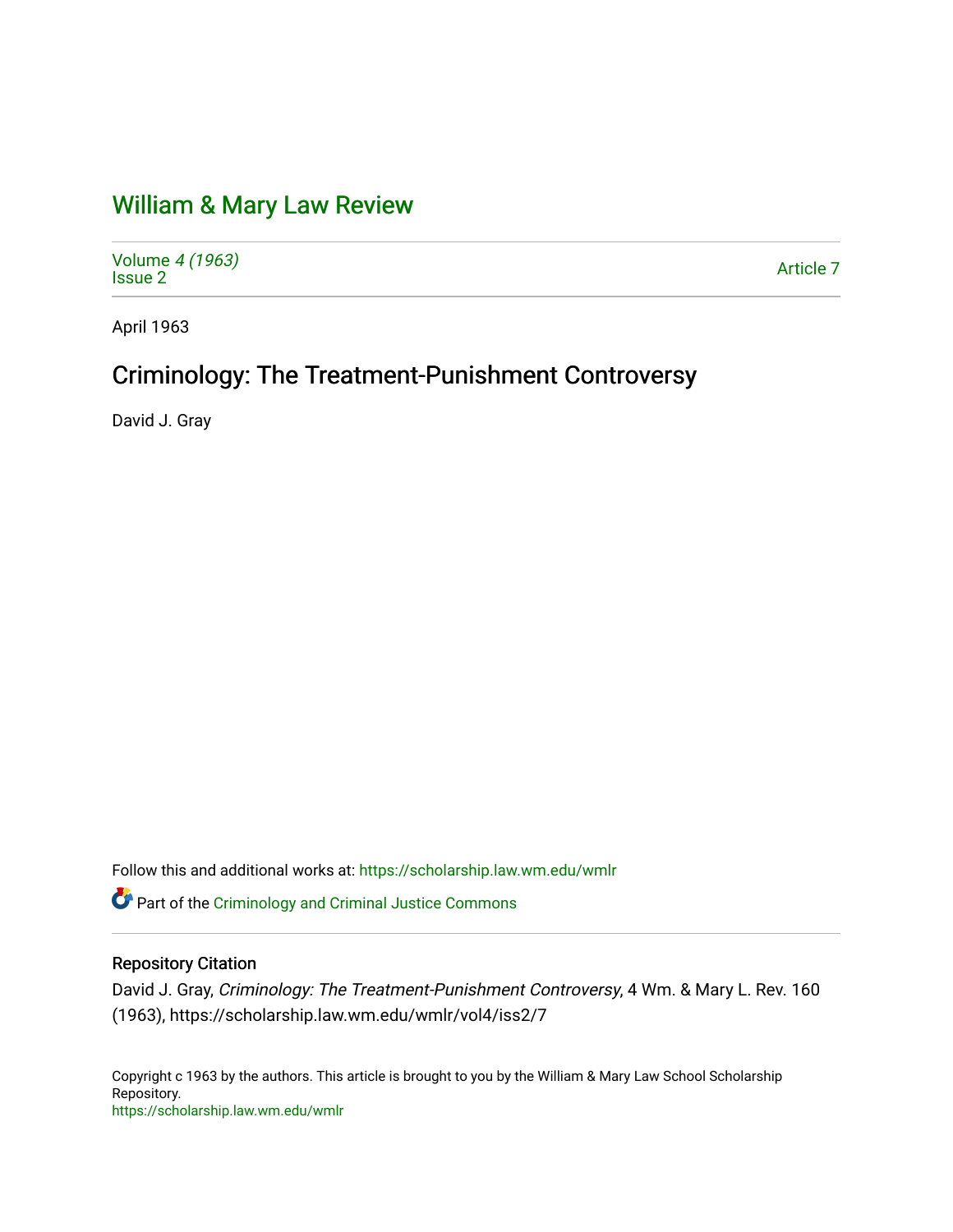### CRIMINOLOGY: THE TREATMENT-PUNISHMENT CONTROVERSY

#### DAviD J. GRAY\*

The key issue in modern criminology may be summarized in one brief question: is punishment or treatment of criminals the wiser social policy. A grasp of the essentials involved in this particular question provides a general understanding of the field of criminology as a whole.

It is not that criminologists are equally divided on the question but, rather, that our legal system has traditionally accepted punishment as a social necessity, while the dominant voice of the field of criminology substantially rejects the punishment of criminals in favor of treatment and rehabilitation. Certain professional criminologists, of course, do accept punishment as a harsh but inevitable social fact, and, indeed, have argued for its absolute necessity in the conduct of human affairs. But within the criminological discipline such sentiments are expressed by a distinct minority. By far the dominant voice emphasizes both the desirability and the need for rehabilitation of the criminal element. Thus, the punishmenttreatment issue is most dearly seen as one in which the prevailing legal view which favors punitive means of control (traditionally accepted by the population as a whole and supported by an academic minority) dashes with the treatment orientation characteristic of modern criminological thought.

The following two statements adequately demonstrate the extremes of the divergence. First, the sentiments of Mr. J. Edgar Hoover:

I warn you to stay unswerving to your task-that of standing by the man on the firing line—the practical, hardheaded, experienced honest policemen who have shown by their efforts that they, and they alone, know the answer to the crime problem. That answer can be summed up in one sentence-adequate detection, swift apprehension,

<sup>-</sup>A.B., M.A., Ph.D., Associate Professor of Sociology, College of **William** and Mary.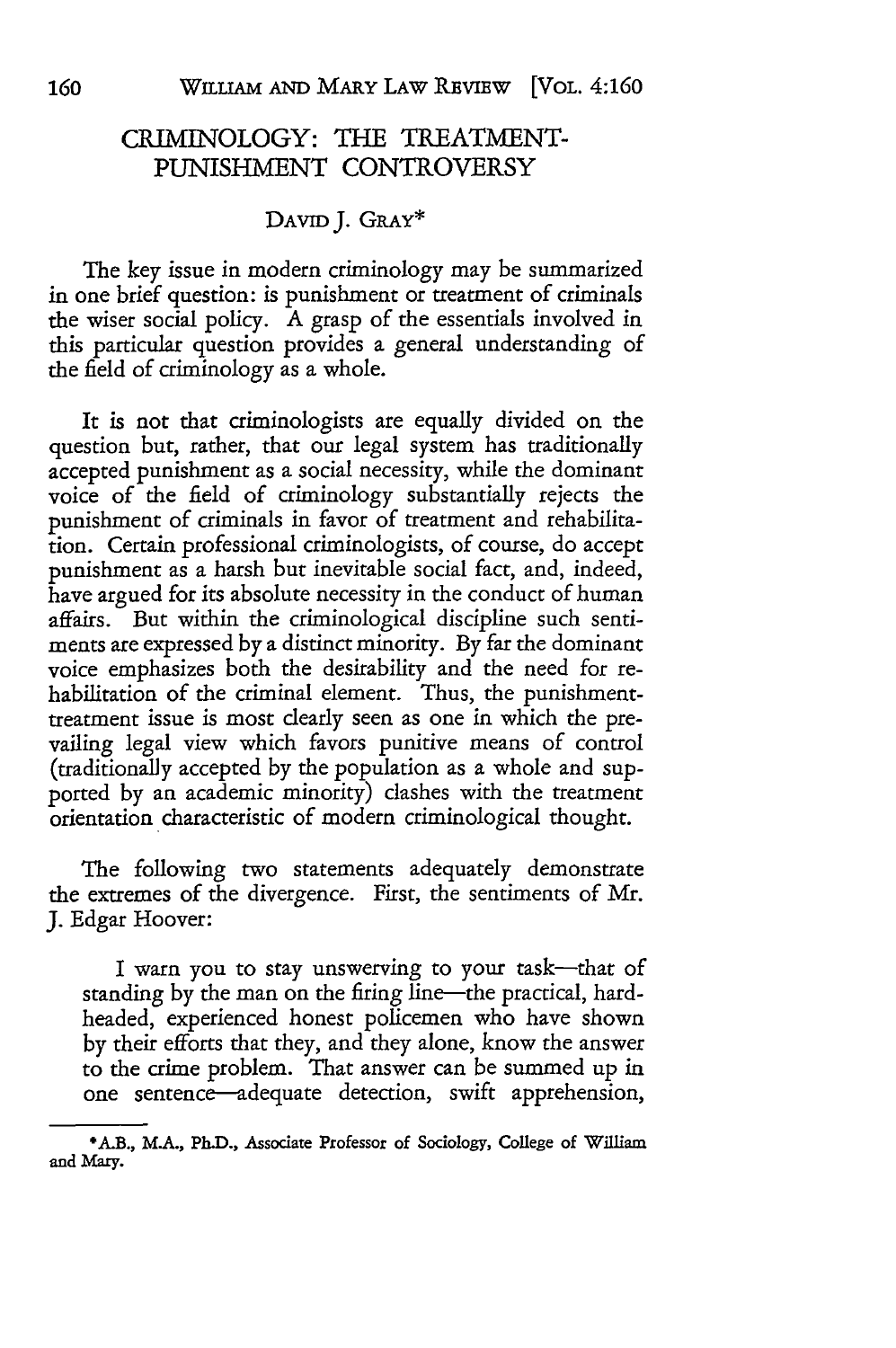and certain, unrelenting punishment. That is what the criminal fears. That is what he understands, and nothing else, and that fear is the only thing which will force him into the ranks of the law-abiding. There is no royal road to law enforcement. If we wait upon the medical quacks, the parole panderers, and the misguided sympathizers with habitual criminals to protect our lives and property from the criminal horde, then we must also resign ourselves to increasing violence, robbery, and sudden death. **1**

**Mr.** Hoover's language is not that of the academician. But, as was indicated, the issue is not solely academic, and there is little question that Mr. Hoover represents a fairly important arm of our legal system.

The orientation of psychiatrist Benjamin Karpman is considerably different.

Imprisonment and punishment do not present themselves as the proper methods of dealing with criminals. We have to treat them as psychically sick people, which in every respect they are. It is no more reasonable to punish these individuals for behavior over which they have no control than it is to punish an individual for breathing through his mouth because of enlarged adenoids when a simple operation will remove the cause .... In the future, it is the hope of the more progressive elements in psychopathology and criminology that the guard and jailer will be replaced by the nurse, and the judge by the psychiatrist, whose sole attempt will be to treat and cure the individual instead of merely to punish him. Then and only then can we hope to lessen, even if not entirely to abolish, crime, the most costly burden that society has today.<sup>2</sup>

To say that a difference of opinion exists between **Mr.** Hoover and **Mr.** Karpman would appear as a considerable

**I** Hoover, *Patriotism and the War Against Crime,* an address given to the Daughters of the American Revolution, annual convention, Washington, D. C. Apr. **23, 1936.**

**<sup>2</sup>** Karpman, *Criminality, Insanity, and the Law, 39* **JOURNAL** OF CRIMINAL LAW **AND** CRIMINOLOGY *605* (1949).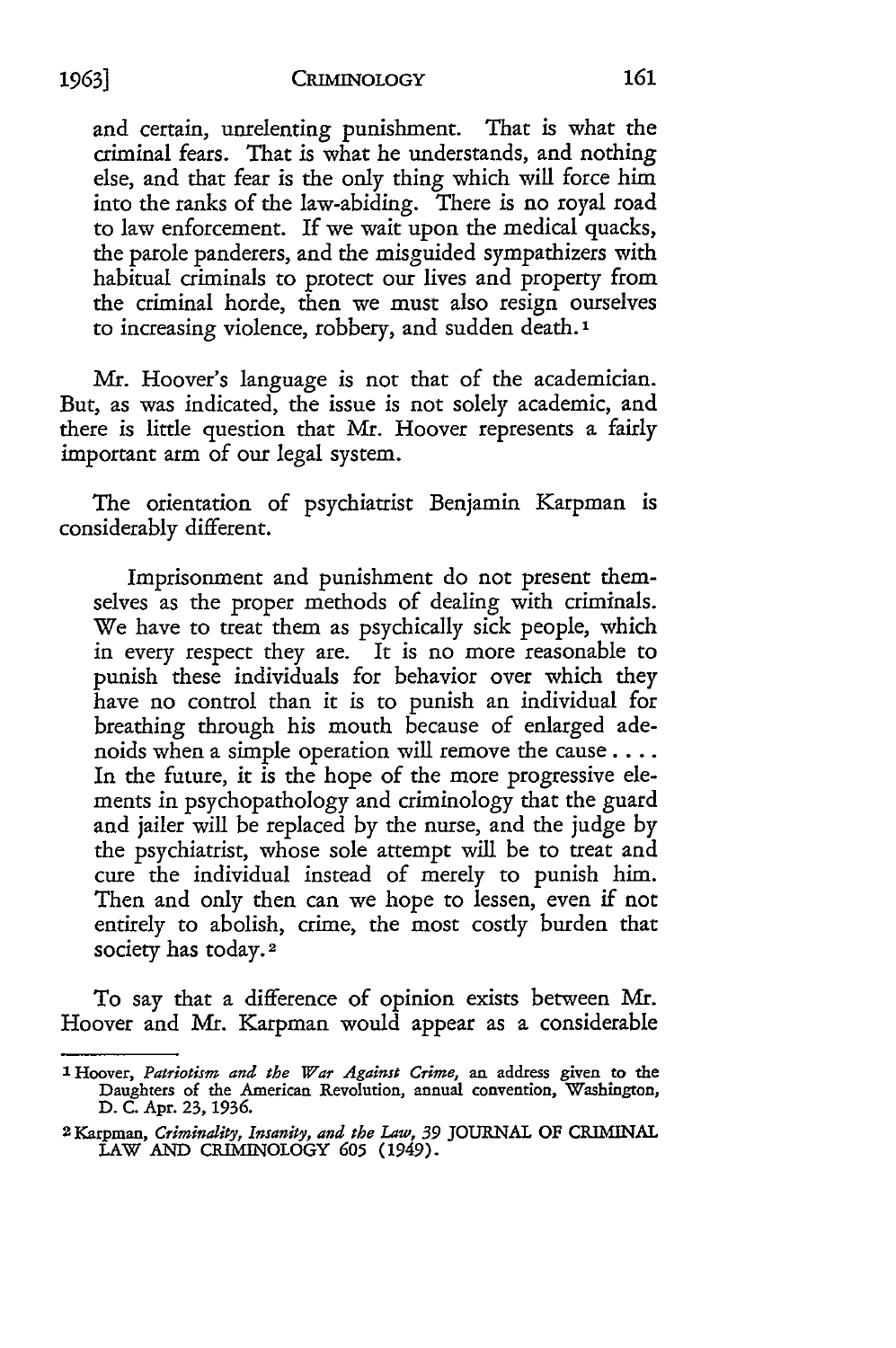understatement. The fact is that the foregoing statements express what may be regarded as the polar opposites of the punishment-treatment controversy. But, lest it be thought that the consideration of extremes has little value, it should be noted that it is only an awareness of extremes which enables one to comprehend the full range of sentiment which an issue embraces and to contemplate the possibility (or impossibility) of compromise. Calmer and more representative statements are easily found, as the following attest:

Punishment has evident values, but they are limited and are offset by unanticipated consequences. Punitive methods of dealing with criminals, then, seem relatively inefficient. **3**

In rebuttal, it is indicated that

**...** to justify punishment it is not necessary to prove that it *always* prevents crime by its deterrent quality. It is enough to indicate that there would be more crime if all punishment were abolished. 4

Hence, whether the tone is moderate or extreme, it remains that the pertinent question concerns the grounds on which this existing divergence of opinion can be explained.

Initially, it can be stated that the divergence reflects a difference in concern. The treatment-oriented typically emphasize the plight of the individual criminal and are concerned with his rehabilitation, while those who accept, and advocate, punishment are primarily concerned with the need for social order. Hence, the writings of the former generally stress the need for understanding the nature of the criminal as a person with an aim toward his ultimate rehabilitation, while those of the latter emphasize the deterrent value of punishment which serves to keep all of us, both criminal and non-criminal alike, mindful of our social responsibilities. It should be added that the argument of the latter typically centers on the necessity of the threat of punishment rather than the punishment itself. The point being, that for the threat to be real

**<sup>3</sup>** SUTHERlAND AND CRESSEY, PRINCIPLES OF CRIMINOLOGY 326 (1960).

**<sup>4</sup>** COHEN, REASON AND LAW *59* (1961).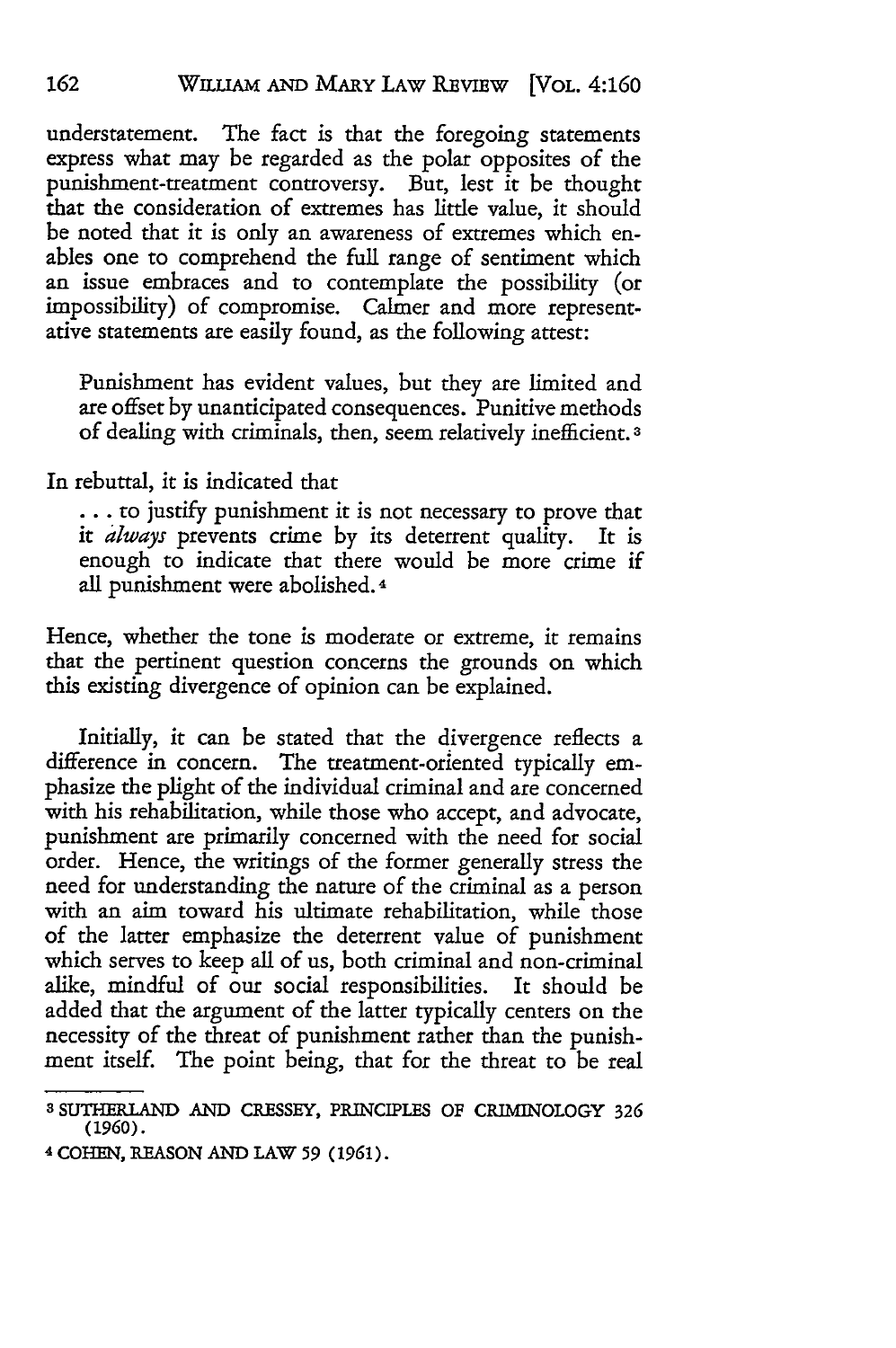for potential criminals (i. e. the population as a whole) actual punishment of flagrant violators must be duly and consistently administered.

Thus, the basis of the punishment-treatment divergence comes to this. If one focuses his attention on the individual criminal or prisoner, rehabilitation of that human being appears as the most civilized, humane and sensible procedure. If, on the other hand, it seems reasonable that the threat of punishment is one rather potent factor which makes all of us somewhat more responsible than would be the case in its absence, then, a large-scale rehabilitation program for criminals becomes inappropriate. For it is difficult to provide the congenial atmosphere required for individual rehabilitation and, simultaneously, to have this atmosphere serve as a threat to keep potential murderers, forgers, or con-men from engaging in their anti-social activities. **.**

A comprehension of the main issue within the field of criminology and the reasons for its existence, then, is easily achieved. However, more specific arguments which prevail within this general context must be examined, else the pervasiveness of the issue cannot be fully appreciated. For while the specific arguments remain quite opposed, it is of particular significance that two basic frames of reference are mutually shared. In the conduct of this general debate both parties generally accept the deterministic position of modern science and both ultimately appeal to humanitarian values.

<sup>5</sup> It should be noted, that while certain scientific studies may be cited by both parties in this controversy, logical analysis and judgments of value at the present time represent the ultimate appeal. There are those who indicate, for example, that when a certain state or nation has abolished capital punishment and the murder rate either has remained the same or declined, this proves that capital punishment is of no consequence in the control of crime. It, of course, proves no such thing. Numerous other factors, many of which are as yet scientifically unmeasurable, may well influence the mu

capital punishment is abolished the murder rate in fact goes up. The point is that in the absence of a comprehensive survey on the matter, one is in the position of speculating as to the future effect on human action which the threat of punishment, or the absence of **it,** will or will not have. Hence, since it has not been scientifically proved as of this date whether punishment is of social value or not, one is left with a consideration, in terms of logic, as to whether or not it seems likely that crime would increase, decrease, or remain the same **if** all punishment were abolished.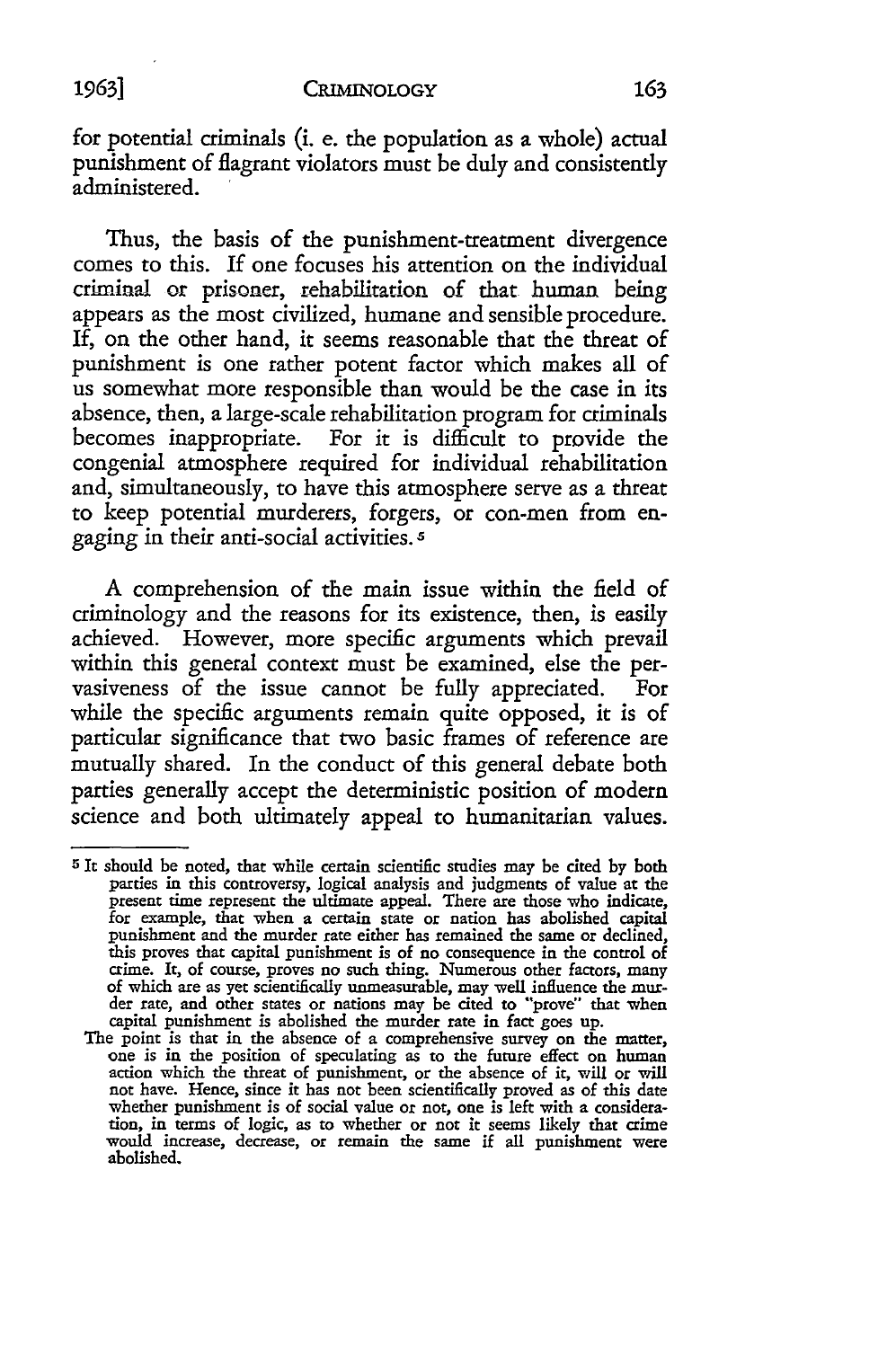The main propositions offered in each case may be briefly delineated.

The deterministic stance of the treatment-oriented stresses the fact that the behavior of the criminal (as that of all human beings) is determined by the interplay of heredity and environment. Since one clearly has no control over the former and, particularly in the early most formative years, equally little over the latter, it is hardly reasonable in this view to hold an individual responsible for what he becomes and does. If the structure of society molds an individual in terms of its social norms and values, then that society is responsible for the behavior of its individual members. Thus, in terms of cause and effect, it is the structure of society and not the individual that is singled out as the element which must be changed. Certainly it makes little sense to punish a person for behavior for which he personally is not responsible and over which he has no control. To rephrase Dr. Karpman, if you would punish the criminal, punish the person with adenoids.

But those who favor punishment are not fully persuaded. Since theological doctrines which assume a degree of human free will are singularly inappropriate in a scientific age, the punishment-oriented typically accept the deterministic posture and simply point out that the threat of punishment is one element in the environmental milieu which, among others, serves to determine one's behavior. Furthermore, it is often added, that since the threat of punishment is utilized in some form by every social group—excommunication by the Catholic church, dismissal for malperformance by academic institutions, the firing of undesirable employees by business enterpriseon what grounds should the criminal element be granted special dispensation? As Arnold Green has remarked:

A society is an organized population, and if society is responsible for crime while those members of it who flagrantly and consistently break its laws are not responsible, then those members of society who are relatively law-abiding are responsible for crime-a somewhat dubious proposition. **6**

164

**<sup>8</sup> GREEN,** SOCIOLOGY **551 (1960).**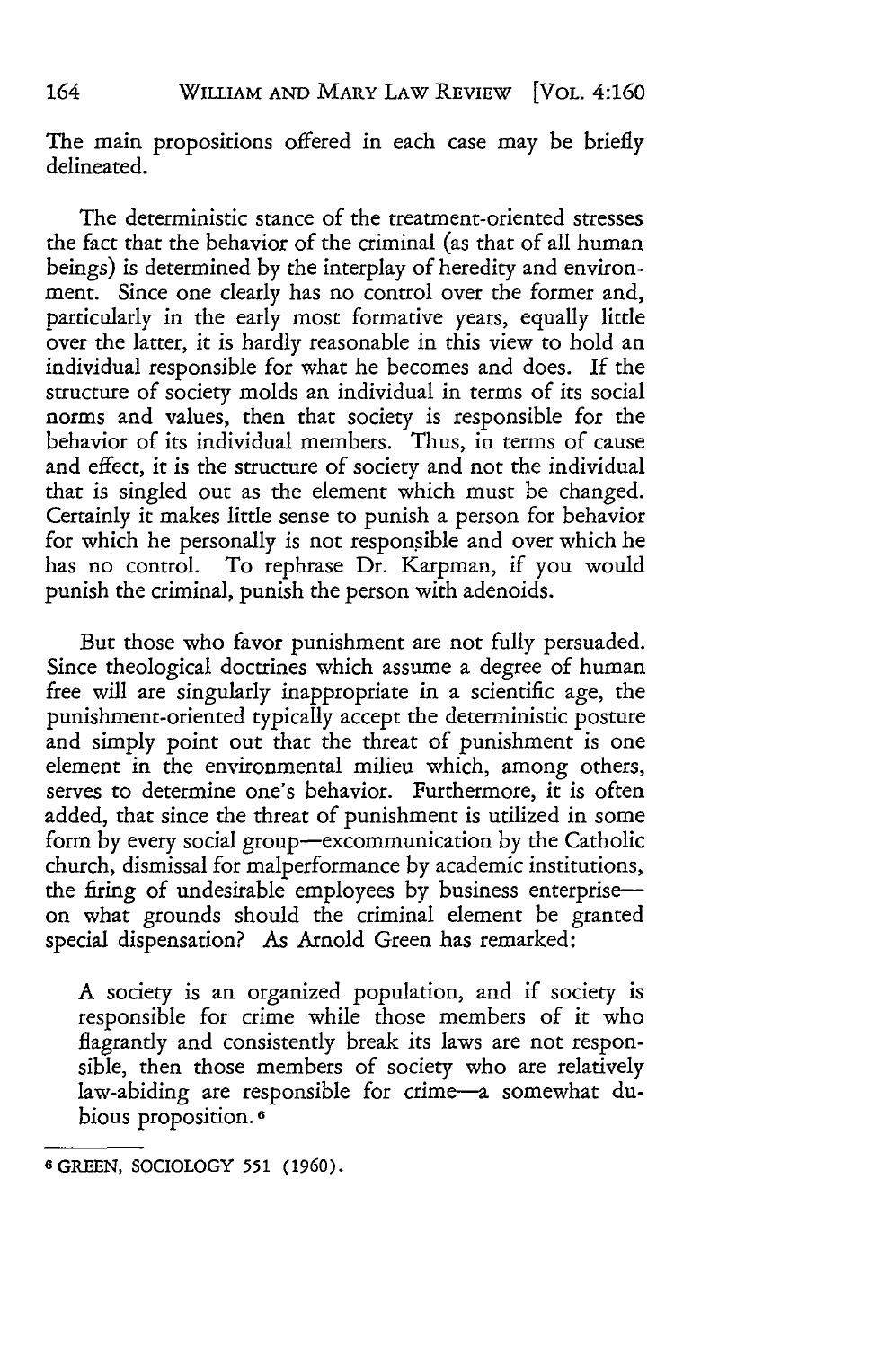When the deterministic grounds of modern science are deserted, humanitarian values quickly intrude. Those favoring treatment indicate their deep concern for those unfortunate human beings whose existence is stifled within a cage of iron bars-a situation seen as inappropriate to civilized society. Consequently, those who would defend the existing prison system in any substantial degree are viewed as more reactionary than conservative, callous to the sufferings of those who, admittedly, have been somewhat errant in their ways, but who are, nevertheless, human beings. This concern is countered by the opposition by an expression of at least equal concern for the innocent and relatively law-abiding citizen who has been, or may be, injured by the violent, dangerous, perhaps even cunning, criminal element. The question with which one is left is which view is the more humanitarian. A weighing of values is centrally involved and, despite certain beliefs to the contrary, objective social science on this particular matter offers little help.

Furthermore, when the humanitarian concern of those interested in rehabilitation includes a recommendation that the traditional role of judge be shared in large measure with the psychiatrist, defenders of the traditional legal system point out the totalitarian threat. And, interestingly enough, the defenders of the punitive legal system, on this point, express their concern for the welfare of the criminal and potential criminals. For while those favoring criminal rehabilitation feel that psychiatric treatment will secure more positive results than have judge and jailer, their program characteristically includes the indeterminate sentence as an integral part. This innovation, their critics argue, places a citizen in the position of not knowing the penalty to be exacted should he commit a crime or, if he does, the length of time, if convicted, for which he will be confined. The treatment-oriented assume, however, that psychiatrists are by-and-large men of good will whose judgment on such matters is reasonably sound. They further add that the psychiatrist personally has little to gain by an undue extension of the period of confinement beyond that which is absolutely essential for rehabilitation. Defenders of the traditional legal system, however, place considerably less faith in the ability and judgment of the psychiatrist, and simply indicate that the recommended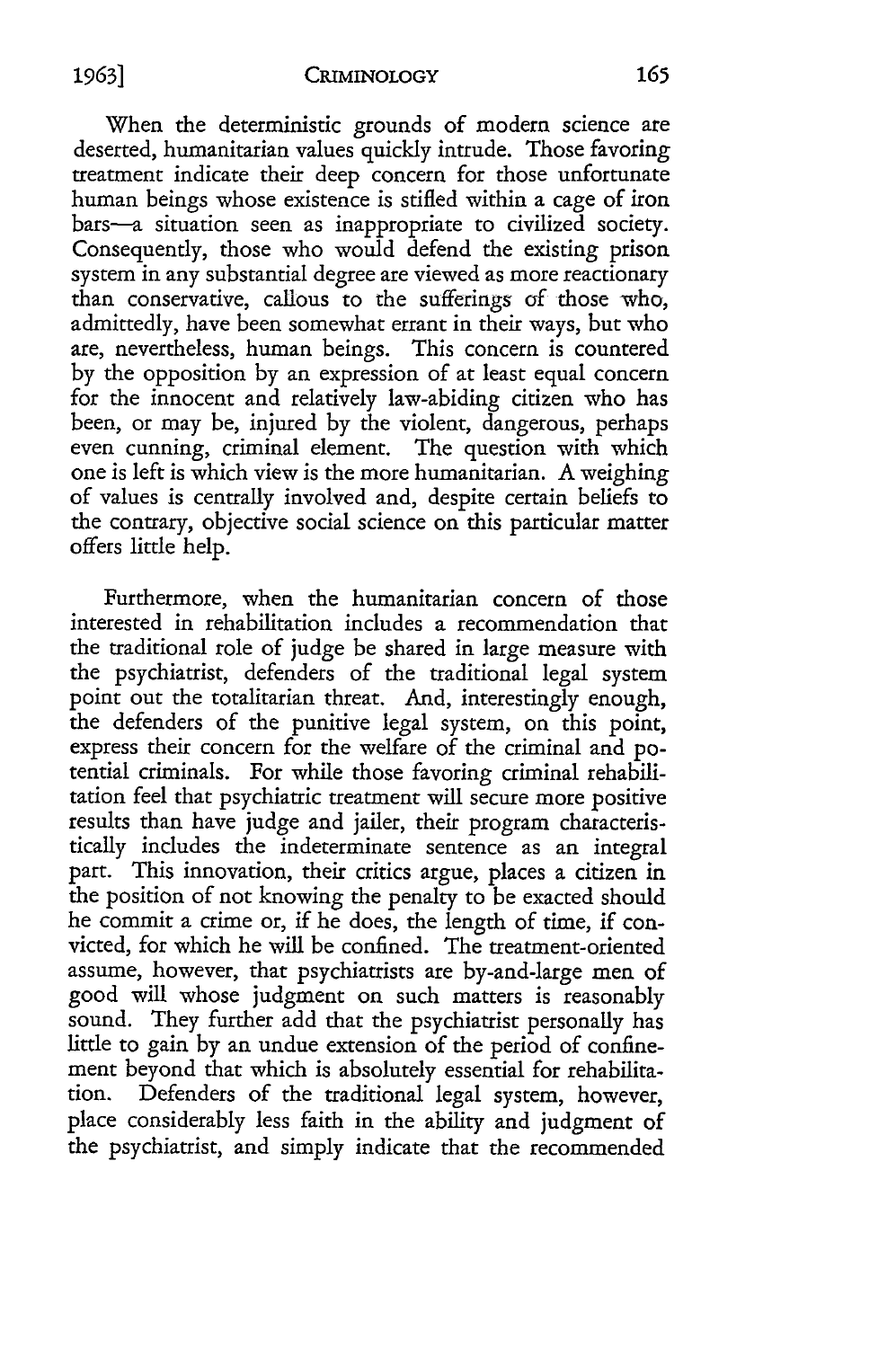alteration from judge and legal system to psychiatrist and rehabilitation clinic must of necessity entail a shift in degree from rule by law to rule by men-psychiatrists, to be sure, but men, nevertheless. Hence, while it is conceded that the modern psychiatrist is one of considerable ability sincerely concerned with the salvation of his charges, so it is indicated, were thei nquisitors of 13th century Toulouse.

Thus the main lines of the specific arguments within the criminological discipline are presented. And the broad issue, seen as one in which the treatment-oriented focus their attention on the individual criminal's rehabilitation while the advocates of some measure of punitive social action emphasize the necessity for social order, is in no way altered.

A hypothetical solution to end the conflict is easily conceived. For if a society should publicly announce severe punishment at the time of a criminal's conviction and, at the same time, rehabilitate the criminal under a cover of absolute secrecy, the issue is resolved. For a society devoted to democratic institutions, however, this solution must remain hypothetical, since freedom of the press concerning this procedure could not be allowed, and both the criminal and the psychiatric staff would necessarily have to be permanently isolated from the parent society. If one were serious about this matter, secret rehabilitation centers could be located perhaps in the far reaches of Alaska, as could rather pleasant communities for the fully rehabilitated. Additional practical measures could be further conceived. But this is not essential. The point is that, whatever the steps taken, the proposed solution requires that the subterfuge never be publicly disclosed-a condition singularly inappropriate to a democratic society. Nevertheless, while the totalitarian procedures required to make this hypothetical solution a reality are not worth the price, heuristically, it serves well to demonstrate the reality of the criminological dilemma. Furthermore, for those who might regard this imaginative flight as simply another instance of academic unreality, it should be noted that an approximation of this solution is an actuality in our present legal system. It is not fictitious that one sentenced to life imprisonment is often released in 10 or 15 years: A fact which explains those sentences which indicate, in a seeming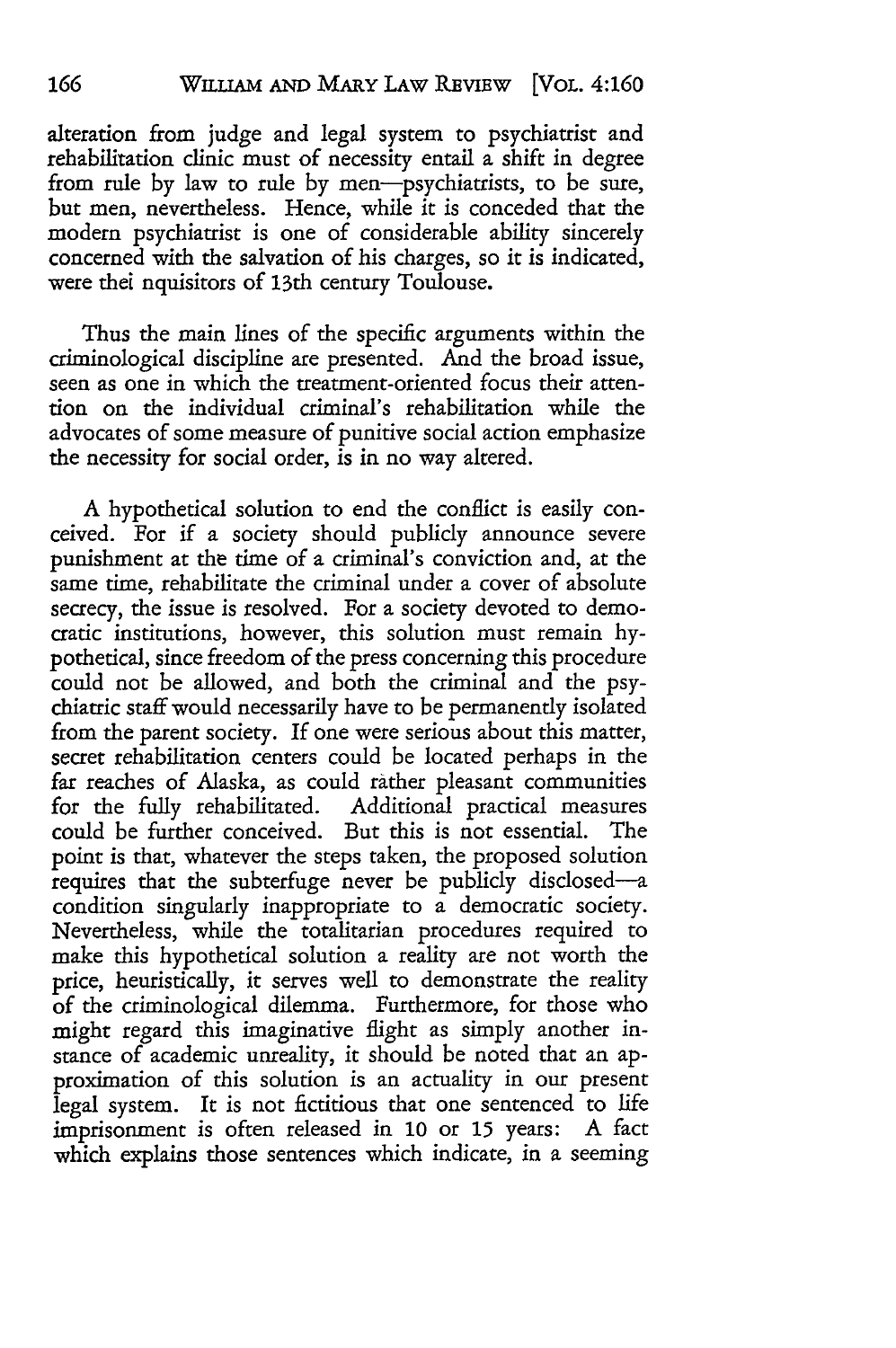defiance of all rules of logic and human mortality tables, that a man of forty-five shall serve life plus **99** years.

To conclude on a more realistic note, on the basis of the foregoing, what can be expected in the realm of penology in the coming years? Since legal systems in the absence of revolution typically change slowly, great innovation in the direction of rehabilitation, despite its many advocates, is unlikely to occur. Furthermore, even if instituted, to believe with Benjamin Karpman, that a full-scale rehabilitation program could eliminate criminal behavior in its entirety is an absurdity. Sigmund Freud's observation that some tension between individual desires and the requirements of the social order is eternal cannot be disregarded. **7** None of us is ever completely socialized, and a certain degree of deviation from social norms, therefore, is to be expected. Furthermore, such deviation is not only desirable but essential. As Durkheim reminded us long ago, since every society must allow a degree of individual freedom to insure continued social development, it is inevitable that a portion of the population is bound to take advantage of this freedom to engage in criminal activities.8 It follows, therefore, that the measures required to eliminate crime completely would necessarily eliminate the freedom essential to the creative activities of entrepreneurs, artists, writers and the intellectual community as a whole.

In addition, one of the main practical problems which a program of criminal rehabilitation faces is that the criminal himself must envision the proposed normal way of life as superior to that which he has known. It is not always immediately obvious to an expert forger, moonshiner, or con-man that he should trade his often lucrative occupation for a more secure but more routine membership in the lower middle class. The problem of criminal rehabilitation is not, as is often assumed, a purely psychiatric one. The economic and social opportunities presented to a psychologically fully re-

**<sup>7</sup>** See FREUD, CIVILIZATION **AND** ITS DISCONTENTS (New York: Doubleday Anchor Books, Paperback reprint of 1930 original edition) for full documentation of Freud's position.

<sup>8</sup>DURKHEIM, THE DIVISION OF LABOR (New York: The Macmillan Co., 1933 translation). This point is particularly emphasized in Durk-helm's discussion of societies characterized by "organic solidarity."